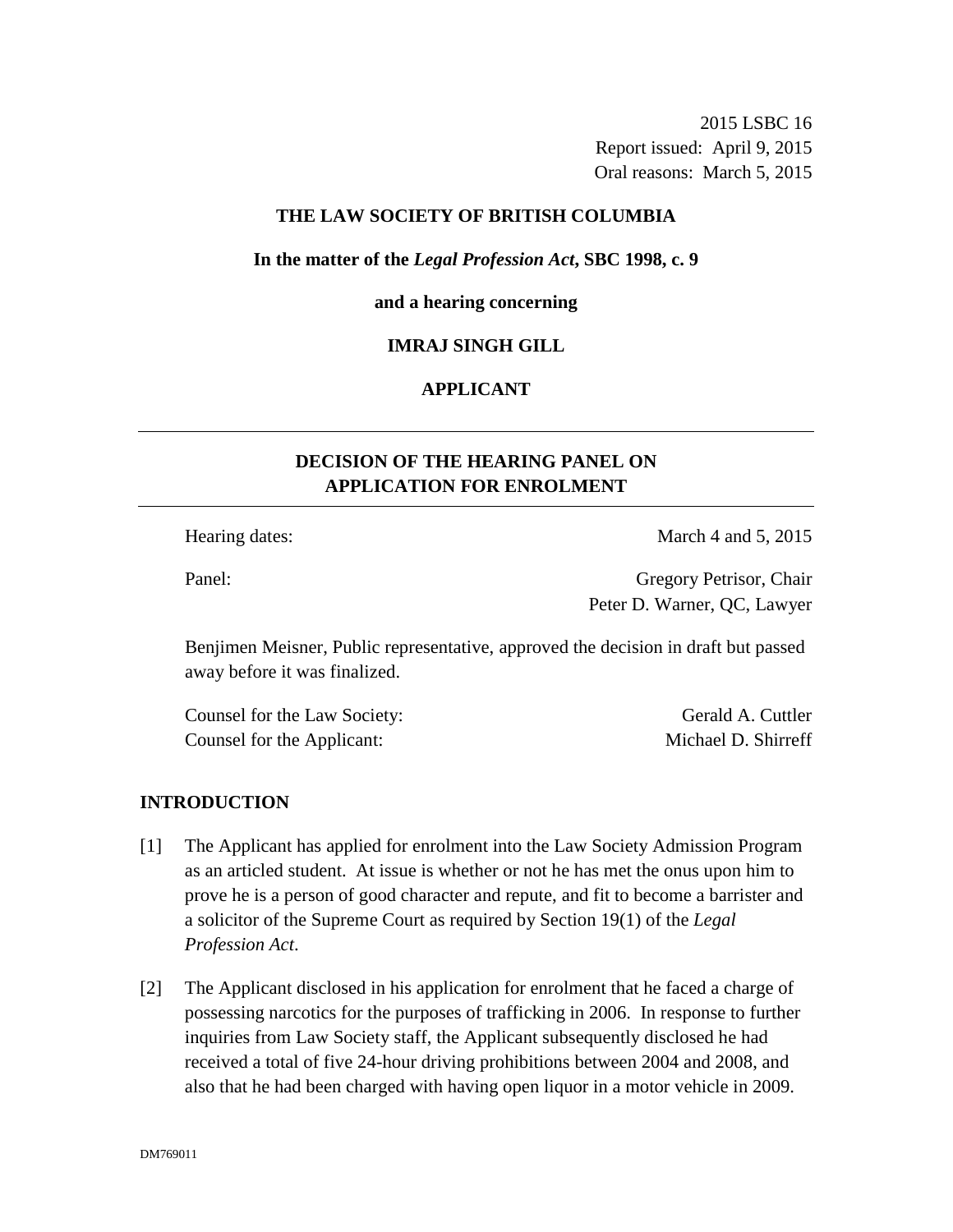At issue were the Applicant's character, repute, and fitness in light of those charges and prohibitions, and in light of his incomplete disclosure in his application for enrolment.

[3] We conducted a hearing on March 4 and 5, 2015, and at the conclusion of the hearing advised counsel and the Applicant that we are satisfied the Applicant is of good character and repute, and fit to become a barrister and a solicitor of the Supreme Court. These are our reasons.

### **FACTS**

- [4] The Applicant is 28 years old. He was born in Burnaby and lived there until he was approximately six or seven years old, when his family moved to Surrey. The Applicant completed high school in Surrey.
- [5] The Applicant received three 24-hour driving prohibitions for having consumed alcohol prior to driving with a novice driver's licence, one when he was 17 years old, one on his 18th birthday, (both in 2004) and one when he was 18 years old, in 2005.
- [6] The Applicant attended Kwantlen College in Surrey after high school. The Applicant testified that, during his time at Kwantlen College, he had friends that were not a positive influence on him. He was not happy in his course of study at Kwantlen College. He was driving after drinking and associating with people who used and sold drugs.
- [7] It was during his time attending Kwantlen College, on August 27, 2006, that the Applicant was charged with possessing narcotics, specifically cocaine and ecstasy, for the purpose of trafficking. The Applicant was 19 years old at the time. According to the Report to Crown Counsel generated by the police in their investigation, the Applicant was pulled over for failing to stop at a red light. The Applicant was driving a car registered to his father and occupied by himself and three other passengers. The investigating officer asked the Applicant if there were any drugs in the vehicle, and the Applicant handed the officer a small bag containing what appeared to be marijuana. A search of the vehicle led to the discovery of cocaine and ecstasy in the locked glove compartment. The Report to Crown Counsel states that the Applicant admitted that the drugs were his and that he sold drugs to get money for himself. The Applicant's stated estimate of the value of the cocaine was very close to the police estimate of the value of the cocaine. The police found no evidence on the Applicant's cellular telephone of his operating a "dial a dope" operation.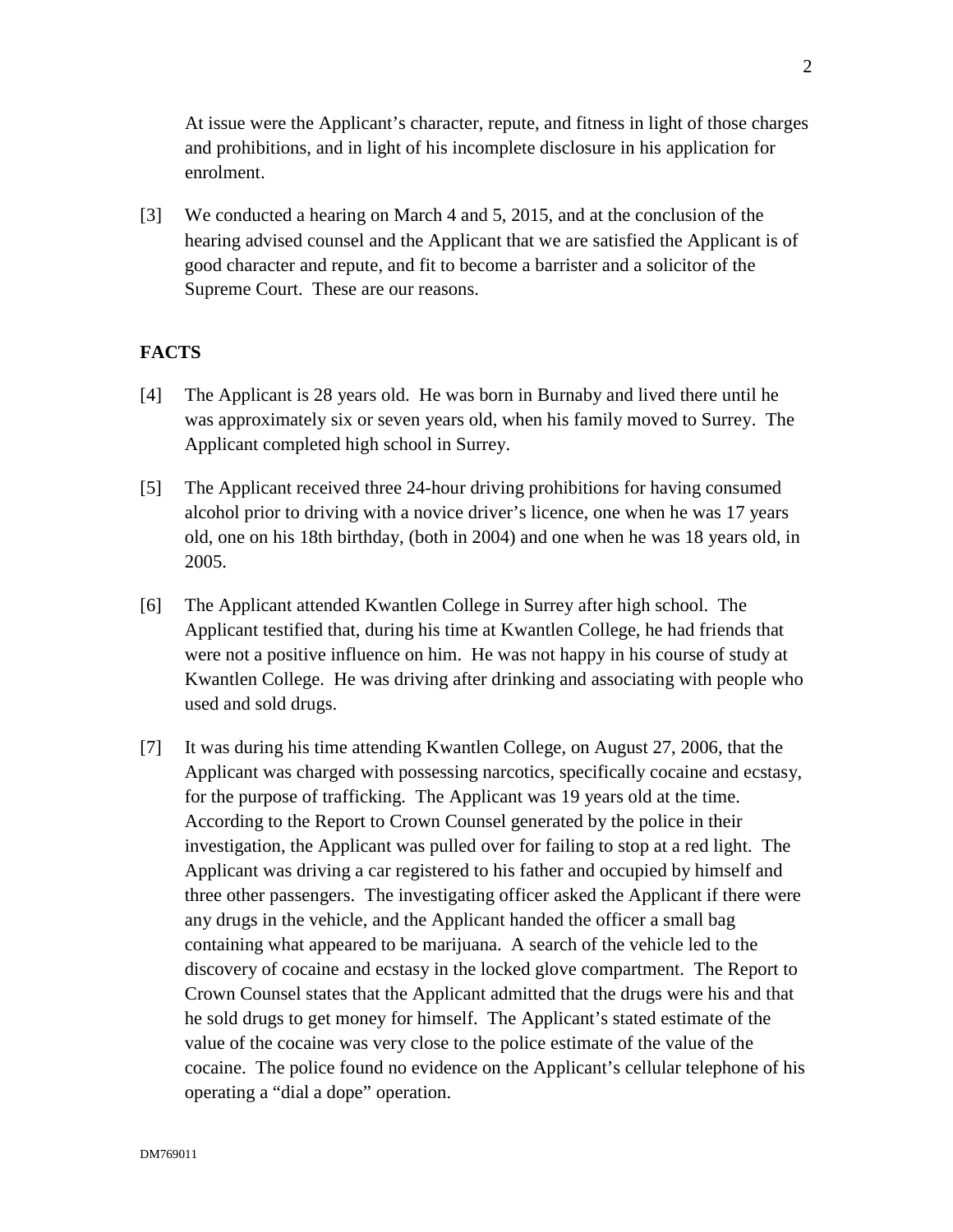- [8] In 2008, the Applicant was issued a further 24-hour prohibition for having consumed alcohol prior to driving with a novice driver's licence.
- [9] The Applicant testified in this hearing that, despite his disclosures apparently made to the police, the drugs found in the vehicle were not his and that he never sold drugs. He testified that the marijuana belonged to a friend who was riding in the back seat when the car was pulled over, and the cocaine and ecstasy belonged to a friend sitting in the front passenger seat. That friend was known by the Applicant to be a drug dealer. The Applicant testified that he would have been familiar with the approximate value of the drugs. The Applicant admitted to having kept drugs belonging to his friend (the dealer) in his parents' house on previous occasions.
- [10] The Applicant testified that he advised his family of his being charged, and as a result of their disappointment in him, and his own reflection, he decided to change the direction of his life. He began applying himself more diligently in his studies and sought better employment. He consciously changed his friend group.
- [11] The Applicant testified that, with the help of his father, he retained counsel and entered a plea of not guilty in relation to the charges. The Applicant testified that he eventually approached his friend (the dealer) and asked his friend to take responsibility for the cocaine and ecstasy found in the car. The Applicant testified that his friend agreed to speak to the Applicant's lawyer. There is no evidence that the Applicant's friend ever did speak to or meet with the Applicant's lawyer, but the charges against the Applicant were stayed by Crown Counsel in approximately December of 2007.
- [12] In 2008, the Applicant was issued a 24-hour driving prohibition for having consumed alcohol prior to driving with a novice driver's licence.
- [13] The Applicant attended a Responsible Drivers course in approximately 2009. He testified that the information he received in the course made an impact on him, and he now has a "zero tolerance policy" towards driving after drinking. He testified that he now realizes that alcohol can impair a person's judgment, even if the person is not intoxicated. There is no evidence that the Applicant has had any further driving suspensions or that he has any alcohol related difficulties.
- [14] The Applicant was charged in 2009 with having open liquor in a vehicle. The Applicant and his friend Sean Roberts, who was present at the time of the charge, testified that the only alcohol in the vehicle was four unopened cans of beer in a six-pack box. The Applicant and Mr. Roberts both testified that it was Mr. Roberts who was driving when they were pulled over. Mr. Roberts testified that the beer and the vehicle belonged to him. The Applicant testified that he did not know the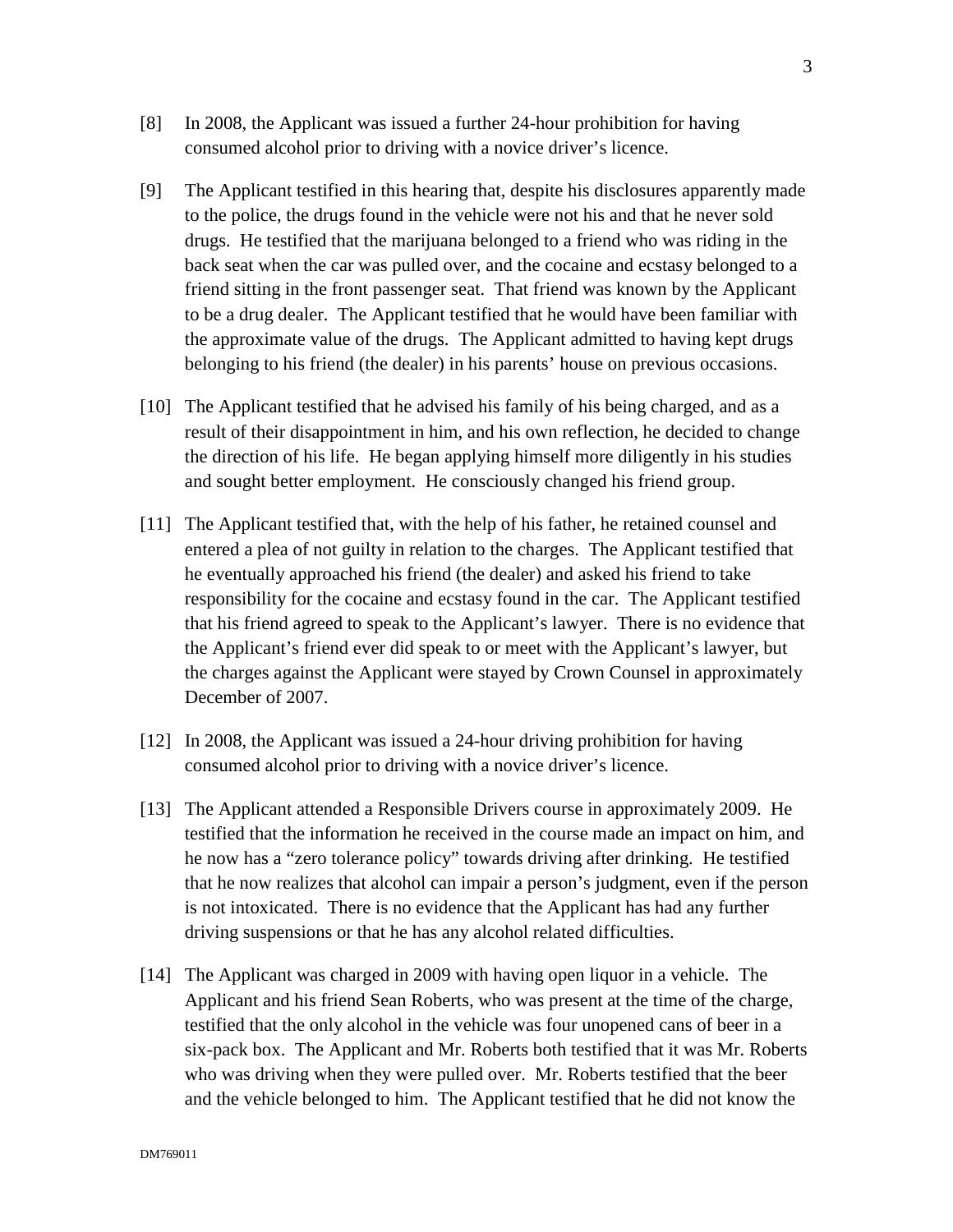beer was in the car when they were pulled over. The Applicant testified that he disputed the charge, and the officer who issued the charge did not attend court on the scheduled date for hearing.

- [15] The Applicant obtained a degree in Criminology from Simon Fraser University and a law degree from Bond University. He continues to live with his family and proposes to article with Avtar Dhinsa, who practises in Burnaby.
- [16] The Applicant failed to disclose his 24-hour driving prohibitions, his charges for having open liquor in a vehicle, and his other traffic violation on his application for enrolment to the Law Society. He testified that he did not remember the open liquor and traffic violation at the time he prepared his application and that, after consultation with Mr. Dhinsa, determined that the 24-hour driving prohibitions were not "charges" and therefore did not need to be disclosed. Mr. Dhinsa also testified and verified that he advised the Applicant that he did not consider the 24 hour driving prohibitions to be charges and did not think they needed to be disclosed.

### **DISCUSSION**

- [17] It is clearly set out in Rule 2-67(1) of the Law Society Rules and Section 19(1) of the *Legal Profession Act* that the Applicant bears the onus of proving, on a balance of probabilities, that he is of good character and repute, and fit to become a barrister and a solicitor of the Supreme Court.
- [18] Good character and repute are not defined in the *Legal Profession Act* or in the Law Society Rules but have been described by Mary Southin, QC in an article entitled, "What is 'Good Character'" published in *The Advocate*, (1977) v. 35*.* At page 129, the author states:

I think in the context "good character" means those qualities which might reasonably be considered in the eyes of reasonable men and women to be relevant to the practice of law in British Columbia *at the time of application*.

Character within the Act comprises in my opinion at least these qualities:

- 1. An appreciation of the difference between right and wrong;
- 2. The moral fibre to do that which is right, no matter how uncomfortable the doing may be and not to do that which is wrong no matter what the consequences may be to oneself;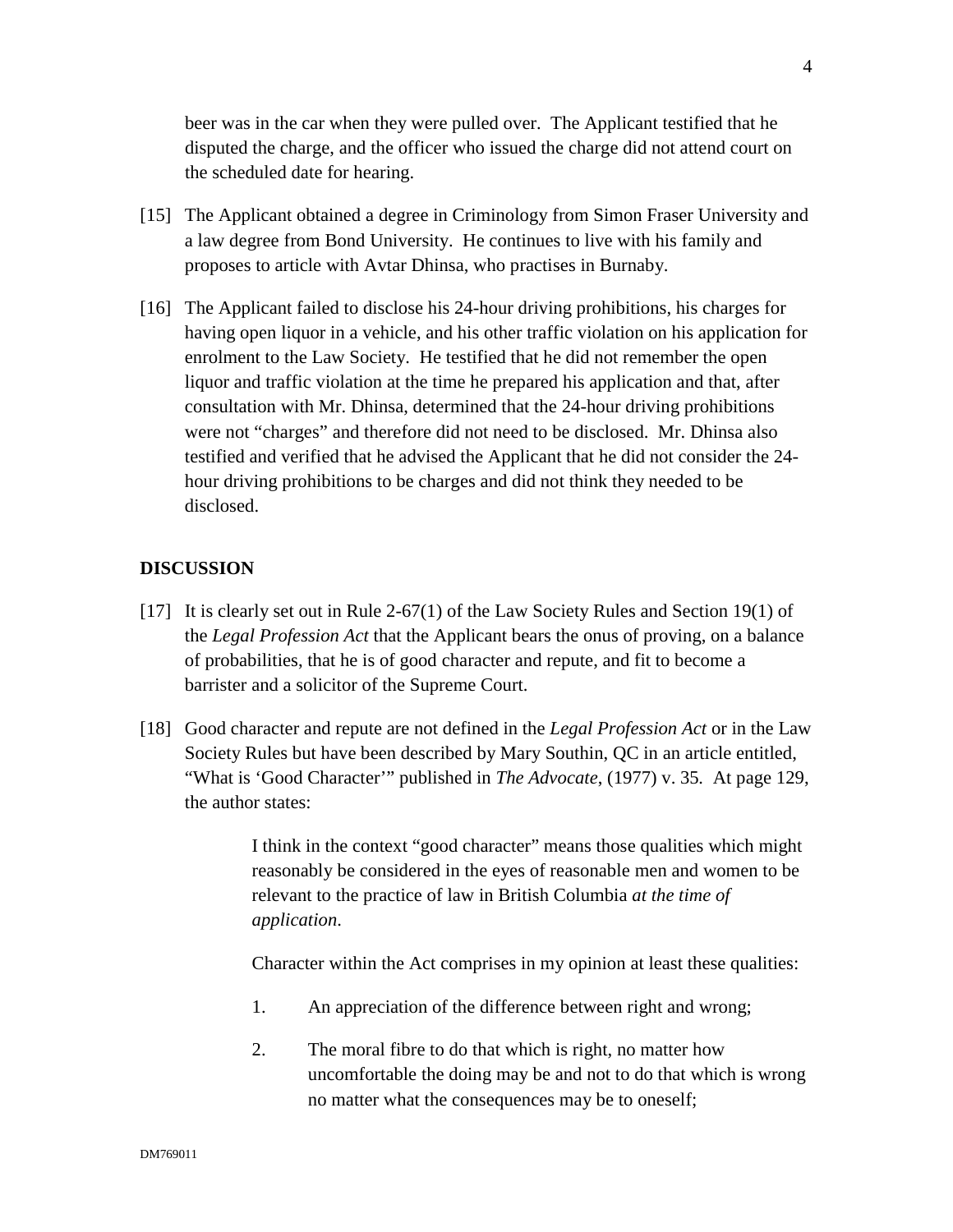3. A belief that the law so far as it forbids things which are *malum in se* must be upheld and the courage to see that it is upheld.

What exactly "good repute" is I am not sure. However, the Shorter Oxford Dictionary defines "repute" as "the reputation of a particular person" and defines "reputation" as:

- 1. The common or general estimate of a person with respect to character or other qualities; the relative estimation or esteem in which a person is held.
- 2. The condition, quality or fact of being highly regarded or esteemed; also respectability, good report.

In the context of s. 41 I think the question of good repute is to be answered thus: would a right-thinking member of the community consider the applicant to be of good repute? …

If that right-thinking citizen would say, knowing as much about an applicant as the Benchers do, "I don't think much of a fellow like that. I don't think I would want him for my lawyer", then I think the Benchers ought not to call him or her.

[emphasis added]

- [19] The description of good character and good repute given by Ms. Southin have been adopted and endorsed repeatedly by hearing panels in decisions such as this. In *Law Society of BC v. McQuat*, panel decision (June 12, 1992), the hearing panel held at pp. 12 – 13 that consideration of the applicant's character includes a subjective consideration of the community's assessment of the applicant's character as well as objective consideration of what may be described as the applicant's strength of character, referring to his or her personality, principles and beliefs.
- [20] The hearing panel in *McQuat* at pp. 17-18 described fitness as possessing the qualities of character necessary for a lawyer to properly meet the numerous and weighty demands of practising as a barrister and solicitor. Those qualities are stated to include a commitment to speak the truth no matter the personal cost, resolve to place the client's interests first, and never to expose the client to risk of avoidable loss and trustworthiness in handling the money of a client.
- [21] It is up to the Applicant to prove, on a balance of probabilities, that he is currently of good character and repute and fit to be called as a barrister and admitted as a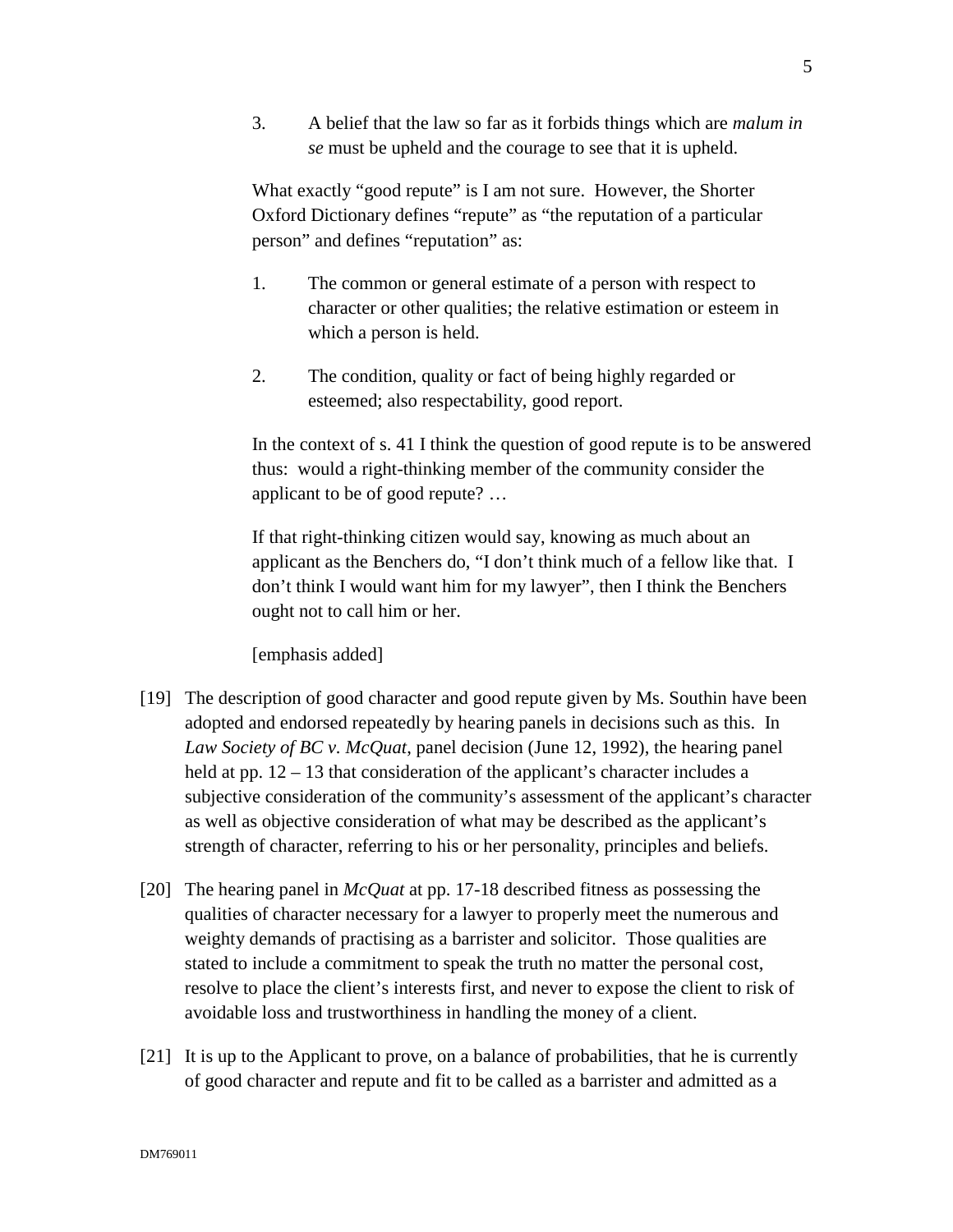solicitor of the Supreme Court. The Applicant's past conduct, though relevant, is not determinative.

- [22] The Applicant concedes that, at the time he was charged with possession of narcotics for the purpose of trafficking, he would not have been able to prove that he was of good character and repute. The evidence does, however, establish that the Applicant has rehabilitated himself. He reflected on the situation he was in, took responsibility, and made the effort to improve his situation. The Applicant was able to change his life's trajectory and has earned the respect of people who have written letters of reference and who gave evidence in this hearing.
- [23] The evidence of the Applicant's current employer and proposed principal, Mr. Dhinsa, was particularly helpful. Mr. Dhinsa described the Applicant as competent, able to work at high capacity, able to handle stress, disciplined, motivated and mature. He also described the Applicant as honest, trustworthy and reliable. He stated he believes that the Applicant has a true desire to serve the public and to see justice done. Mr. Dhinsa also testified that he has tried to share his sense of duty within the profession and the community as a whole with the Applicant. Mr. Dhinsa testified that he believes the Applicant will be a good addition to the bar.
- [24] We conclude that the Applicant did not intentionally withhold required information when he applied for enrolment in the articling program. He did not initially disclose the 24-hour driving prohibitions he received, but the evidence establishes that was a decision made with the advice of his employer. We find that, in the articling application, "charges" as defined does not clearly encompass administrative actions such as a roadside driving prohibition. We do not fault the Applicant for not disclosing the 24-hour driving prohibitions on his application. The Applicant testified that he initially failed to recall the traffic violation and charges for having open liquor in a vehicle that eventually came to light. In addressing those matters, the Applicant took full responsibility and did not seem to attempt to minimize their significance.
- [25] In respect of the charges for possession of narcotics for the purpose of trafficking, the Applicant disclosed those charges in the first instance. He appeared to have gone to some length to obtain documentation generated in connection with those charges. The Applicant's evidence did differ in some respects from what the Applicant allegedly said to police at the time of his arrest as described in the Report to Crown Counsel. The Applicant did make several unflattering admissions during his testimony that are inconsistent with someone trying to hide evidence or minimize his responsibility. The Applicant admitted that, in his evidence, he was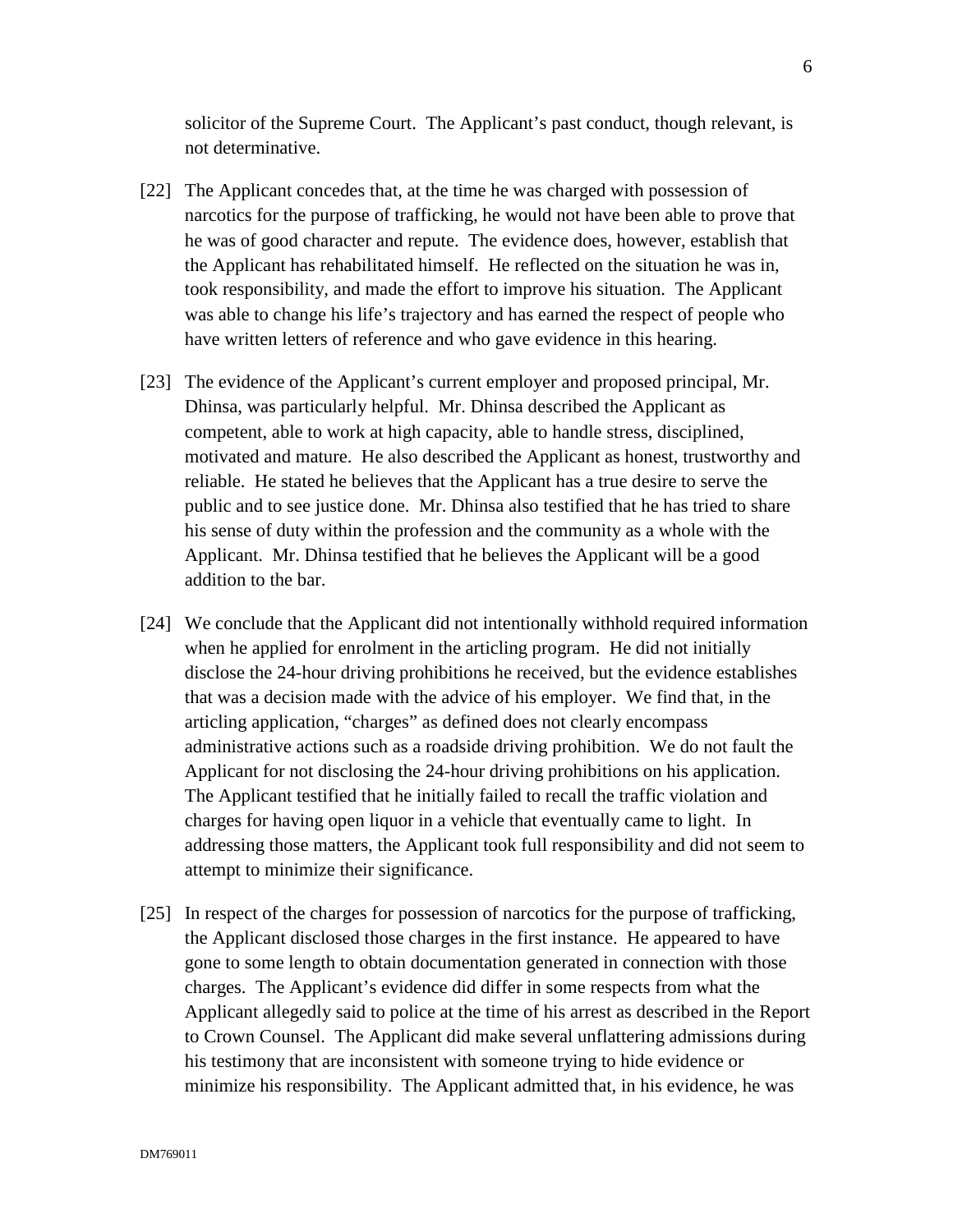at times trying to reconstruct what he thinks must have happened, and that he was very afraid and nervous at the time of his arrest. He gave his evidence at our hearing in a fashion that suggested the Applicant was anxious to please and willing to agree when questions were put to him. We do not conclude that the Applicant was dishonest in his disclosure to the Law Society or in his testimony during our hearing.

- [26] In summary, the Applicant has come forward with some serious blemishes in his past conduct. Law Society staff was justified in being concerned and conducting a thorough investigation regarding the Applicant and requesting detailed information from him. The information gathered through the investigation was helpful to the Hearing Panel. The Credentials Committee ordering a hearing to determine whether or not the Applicant is of good character and repute, and fit to become a barrister and a solicitor of the Supreme Court, was appropriate in light of the information gathered and the concerns identified concerning the Applicant.
- [27] Upon hearing the evidence and submissions of counsel presented to us, we have concluded that the Applicant has proven, on a balance of probabilities, that he is now a person of good character and repute, and fit to be called as a barrister and admitted as a solicitor. We find that the Applicant has shown qualities including diligence, discipline, honesty, an appreciation of right from wrong, a willingness to do right in the face of adverse consequences, and a desire to assist others in the community. The Applicant appears to have learned from past mistakes and has matured and evolved as a person. We do not believe a reasonable person with knowledge of the facts would harbour significant concern about the Applicant being admitted to the bar of this Province. We find, on the evidence, that the Applicant has shown he is fit to become a barrister and a solicitor.

# **COSTS**

- [28] As stated, we believe that conducting a hearing to determine the Applicant's character, repute and fitness was appropriate in the circumstances. For that reason, the Applicant should be responsible to pay costs in respect of this hearing. We had the benefit of submissions from counsel in respect of costs, and order that the Applicant pay costs to the Law Society in the amount of \$4,000, which includes \$1,000 paid by the Applicant as security for costs, inclusive of disbursements, without interest.
- [29] Counsel for the Applicant asked us to order that the Applicant pay costs in \$100 monthly instalments, commencing September 15, 2015. Counsel for the Law Society did not oppose the Applicant's paying costs for a period of time beginning